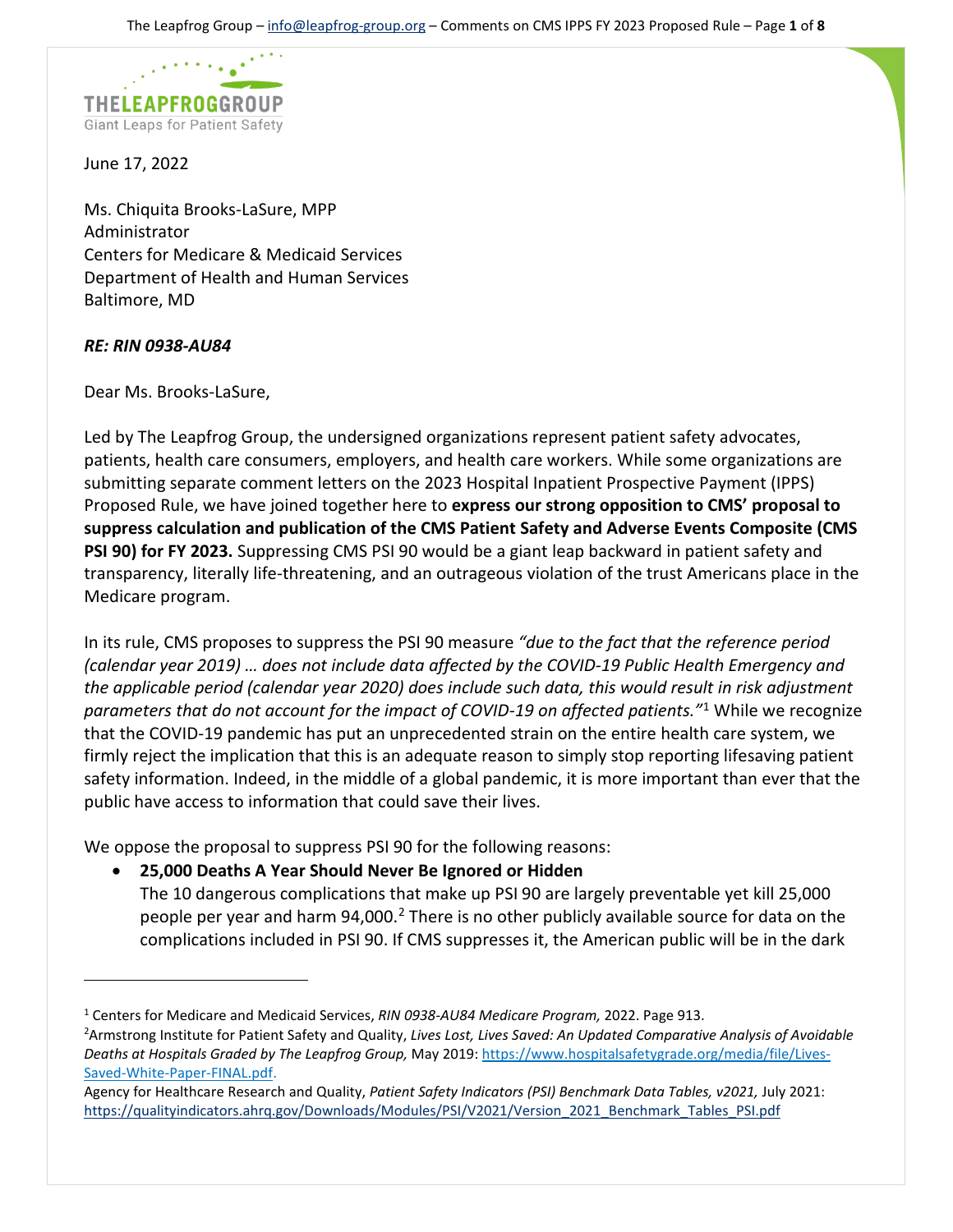on which hospitals put them most at risk. Suppressing PSI 90 would be a giant leap backward in patient safety and transparency, literally life-threatening, and an outrageous violation of the trust Americans place in the Medicare program. Medicare beneficiaries and the American public have the right to access this lifesaving data.

## • **Dangerous Spikes in Infections and Medical Errors Are Relevant**

Suppressing information on hospital dangers covers up an alarming spike in those dangers that federal officials themselves have warned us about. Just two months ago, leaders at CMS and CDC reported that since 2020, federal data shows a significant increase in the number of common hospital infections and patient safety mistakes. [3](#page-1-0) These federal officials have the data, but now want to suppress much of it from the American public.

It is particularly concerning that most of the patient safety measures included in PSI 90 reveal significant health care disparities. While health inequities are often caused by sociodemographic factors outside the health care system, the data included in PSI 90 allows policymakers and researchers to see the differential impact on people of color by hospital patient safety lapses. For example, Black patients are 27 percent more likely to experience sepsis after an operation than white patients and are 15 percent most likely to experience a kidney injury requiring dialysis. By proposing to suppress information on PSI 90, CMS is effectively seeking to hide invaluable data regarding real inequities in health care delivery.

• **Suppression Directly Contradicts the May 2022 Recommendation of the Office Inspector General, Which Found Alarming Problems with Patient Safety and Advised CMS to Add More Safety Measures – Not Take Critical Ones Away** 

In early May, the HHS Office of the Inspector General (OIG), an independent governmental watchdog, reported that one in four Medicare beneficiaries admitted to a hospital were harmed by an error or accident during the stay.<sup>[4](#page-1-1)</sup> The OIG advised that CMS' current reporting on safety problems is inadequate to capture all the dangers they discovered, and recommended CMS expand their reporting to include more measures. In the report, CMS agreed. But now CMS is heading in the opposite direction: instead of expanding measures, they want to suppress ten of those they currently report.

<span id="page-1-0"></span><sup>3</sup> Fleischer, MD *et al.* "Health Care Safety During the Pandemic and Beyond - Building a System that Ensures Resilience, *New*  England Journal of Medicine, February 17, 2002: https://www.nejm.org/doi/full/10.1056/NEJMp2118285<br><sup>4</sup> Department of Health and Human Services, Office of the Inspector General, Adverse Events in Hospitals: A Quarter of

<span id="page-1-1"></span>*Medicare Patients Experienced Harm in October 2018,* May 9, 2022. [https://oig.hhs.govAd/oei/reports/OEI-06-18-](https://oig.hhs.govad/oei/reports/OEI-06-18-00400.asp)

<sup>00400.</sup>asp<br><sup>5</sup> Gangopadhyaya, Anuj. Do Black and White Patients Experience Similar Rates of Adverse Safety Events at the Same Hospital? Urban Institute. July 2021. [https://www.urban.org/research/publication/do-black-and-white-patients-experience](https://www.urban.org/research/publication/do-black-and-white-patients-experience-similar-rates-adverse-safety-events-same-hospital)[similar-rates-adverse-safety-events-same-hospital](https://www.urban.org/research/publication/do-black-and-white-patients-experience-similar-rates-adverse-safety-events-same-hospital)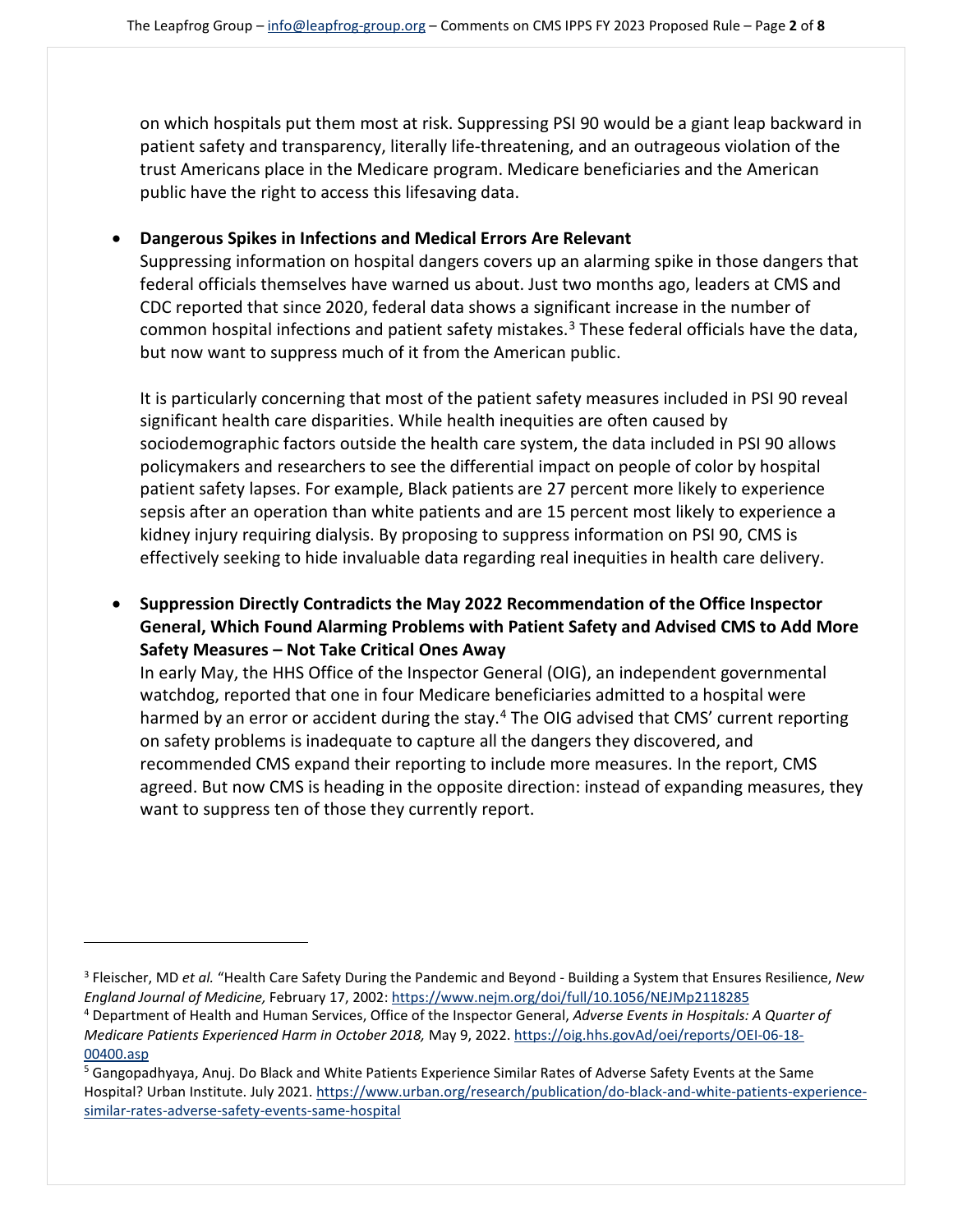## **Recommendations**

Given our profound opposition to the suppression of PSI 90 data, we offer the following recommendations to CMS:

- 1. **Withdraw the Proposal to Suppress New PSI 90 Data in 2023**: CMS should fully withdraw its proposal to suppress the calculation and publication of PSI 90 data and should publish its data on its regular schedule, or preferably in a more timely fashion.
- 2. **Continue to Maintain Publication of Previous PSI 90 Data**: It is important that historians, public health experts, and policymakers have access to all previous PSI 90 data from Calendar Year 2019 and years previous.
- 3. **Do Not Suppress Future Measures Without Public Comment**: The American public deserves to have access to lifesaving data about hospital quality and safety. If CMS continues to propose to suppress these types of measures, it is imperative that they allow the public to comment before a decision is made so others can see the rationale and share feedback.

We thank you for the opportunity to comment on this rule and look forward to working with CMS to advance patient safety and transparency, by putting the needs of Medicare beneficiaries and the American public at the forefront of policy.

Sincerely,

healt Indel

Leah Binder, M.A., M.G.A President & Chief Executive Officer The Leapfrog Group

### **Cosigning Individuals and Organizations Supporting these comments:**

## **Organizations**

A Leading Light LLC Alabama Employer Health Consortium Ariadne Labs/ Harvard School of Public Health Arizona Benefit Consultants LLC Building4Health, Inc. Bukaty Companies California Health Care Coalition California Schools VEBA Catherine M Baase, MD Consulting LLC Center for the Study of Services/Consumers' Checkbook Chicago Hispanic Health Coalition Citrus Pulmonary and Sleep Disorders Connecticut Center for Patient Safety (CTCPS) Council for Affordable Health Coverage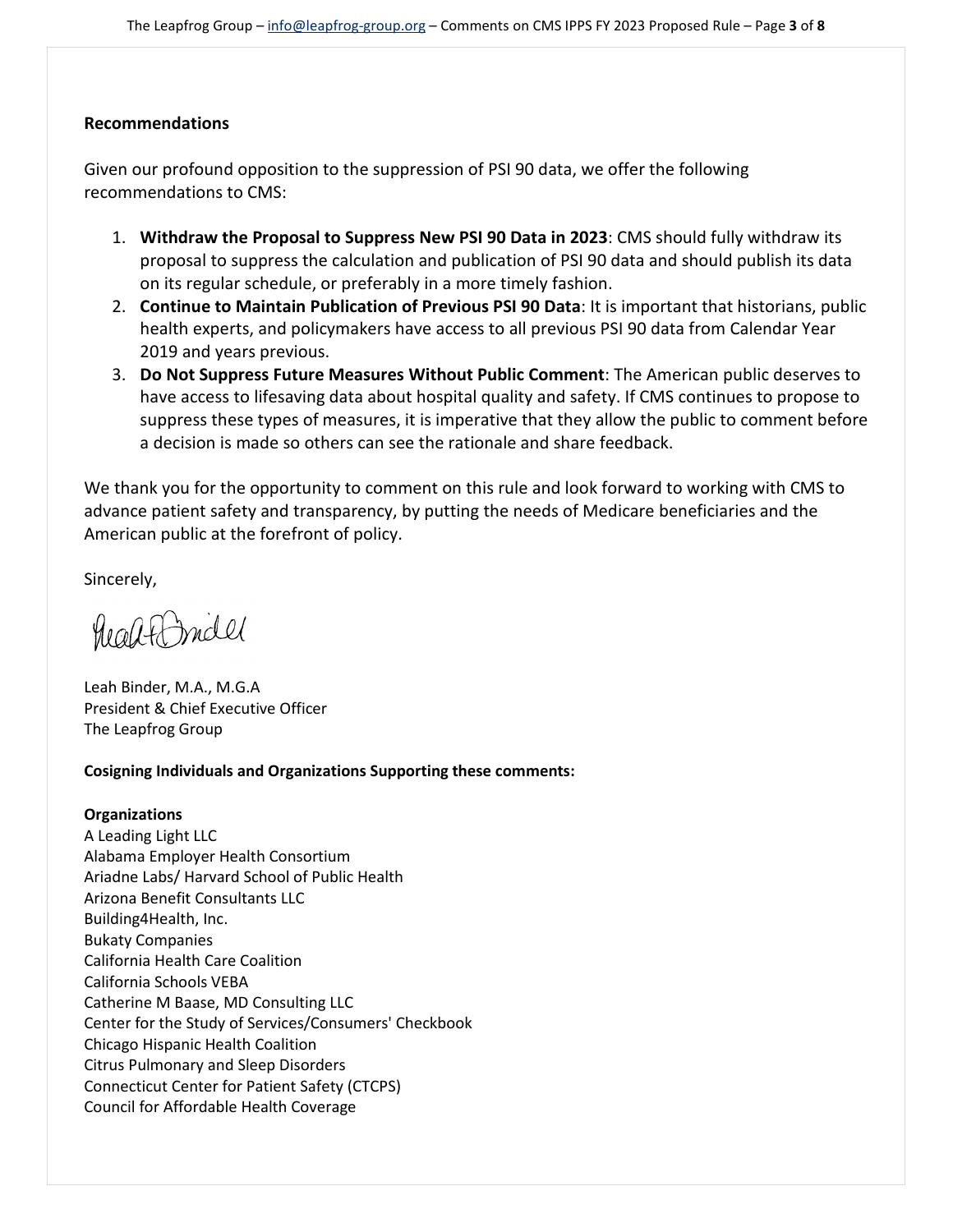DFW Business Group on Health Economic Alliance for Michigan Employee Benefit Consultants, Inc Florida Alliance for Healthcare Value Fringe Benefit Analysts, LLC Gillroy & Associates Inc Greater Philadelphia Business Coalition on Health Health Action Council Healthcare Purchaser Alliance of Maine Heartland Health Research Institute Houston Business Coalition on Health HR Policy Association ICI Louisiana Business Group on Health Louisiana Health Care Quality Forum Lucerno Dynamics Mothers Against Medical Error MGH Stoeckle Center for Primary Care Innovation Moxtek New England Patient Voices New Jersey Health Care Quality Institute Nile's Project mrsa North Carolina Business Group on Health OAI Consult, Dba Patient Advocate Certification Board Patient Safety Action Network Patient Safety Advocacy Patient Safety America Patients for Patient Safety US Pennsylvania Health Access Network PHC4 Pittsburgh Regional Health Initiative PURCHASER BUSINESS GROUP ON HEALTH Rhode Island Business Group on Health Robert Slayton & Associates, Inc. Sepsis Alliance Silicon Valley Employers Forum St. Louis Area Business Health Coalition SwipeSense The Burrows of Hollywood, Inc. The ERISA Industry Committee The Mosaic Company The Texas Patient Safety Initiative U.S. PIRG Value Capture LLC WellOK - The Oklahoma Business Coalition on Health WOConsultation, LLC Zaggo, Inc.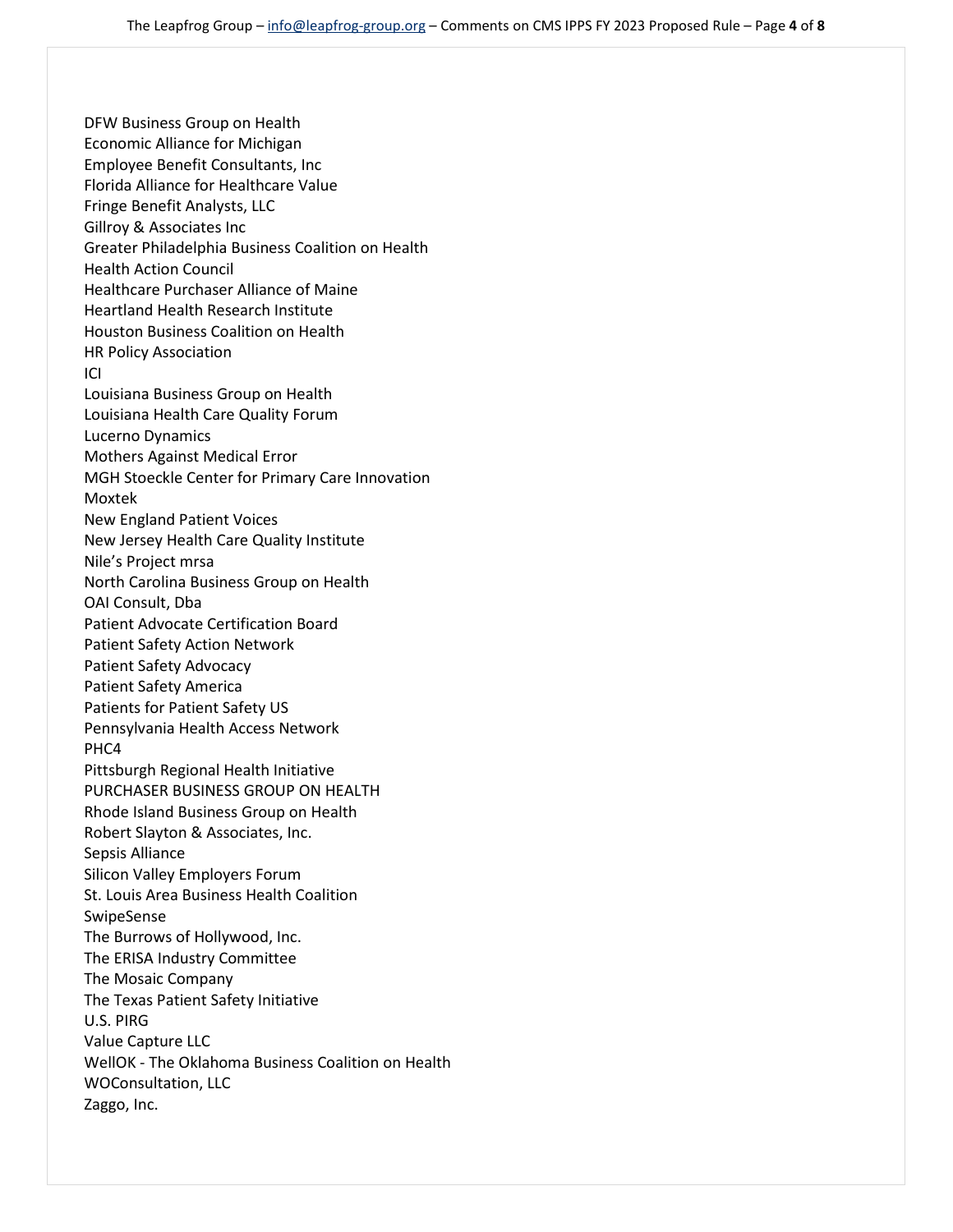#### **Individuals**

Lenore Alexander, Executive Director, Leah's Legacy Juli Anderson-Bjerke Mary Arnold-Long, President, WOConsultation LCC Catherine Baase, Owner, Catherine Baase MD Consulting LLC Wendy Bailey, Vice President of Health Plan Pharmacy Strategy Linda Baldino Marlene Bandfield, Physical Therapist Rosie Bartel Larry Becker Hale Becker, Director of Analytics and Information Services Joan Benincasa Louis Bernardi, Founder, BritePath Emi Bevacqua, Assessment & Intake Coordinator Calvin Beyer, Patient Advocate Bruce Bradley, Founder of The Leapfrog Group Steve Burrows, Writer/Director, The Burrows of Hollywood Inc. Linda Burton Anne G. Cann Roberta Carson, President, Zaggo, Inc. Laurie Casale, Senior Nurse Consultant Deborah Castagnola Joleen Chambers, Former Patient Representative Member Ann Chellis Della Coburn Mary Coffey Don Cohen John Coleman Mark Compton Enid Conley, PhD, EdS Susan Conn, RN Caroline Corum RN, Patient Advocate Will Craghead Vicki Dailey Kathy Day, RN, Patient Safety Advocate/Activist Mike Delaney Helene DeLuca Scott Deru, President, Fringe Benefit Analysts, LLC Debra Downing Susan Edgman-Levitan, Executive Director Deborah Ellis Emily Ervin Rob Ervin Ellen Esposito Betty Fackler K. Douglas Fillmore, Vice President of Human Resources & Administration Mark Fishman Crissy Flake, Quality Improvement Director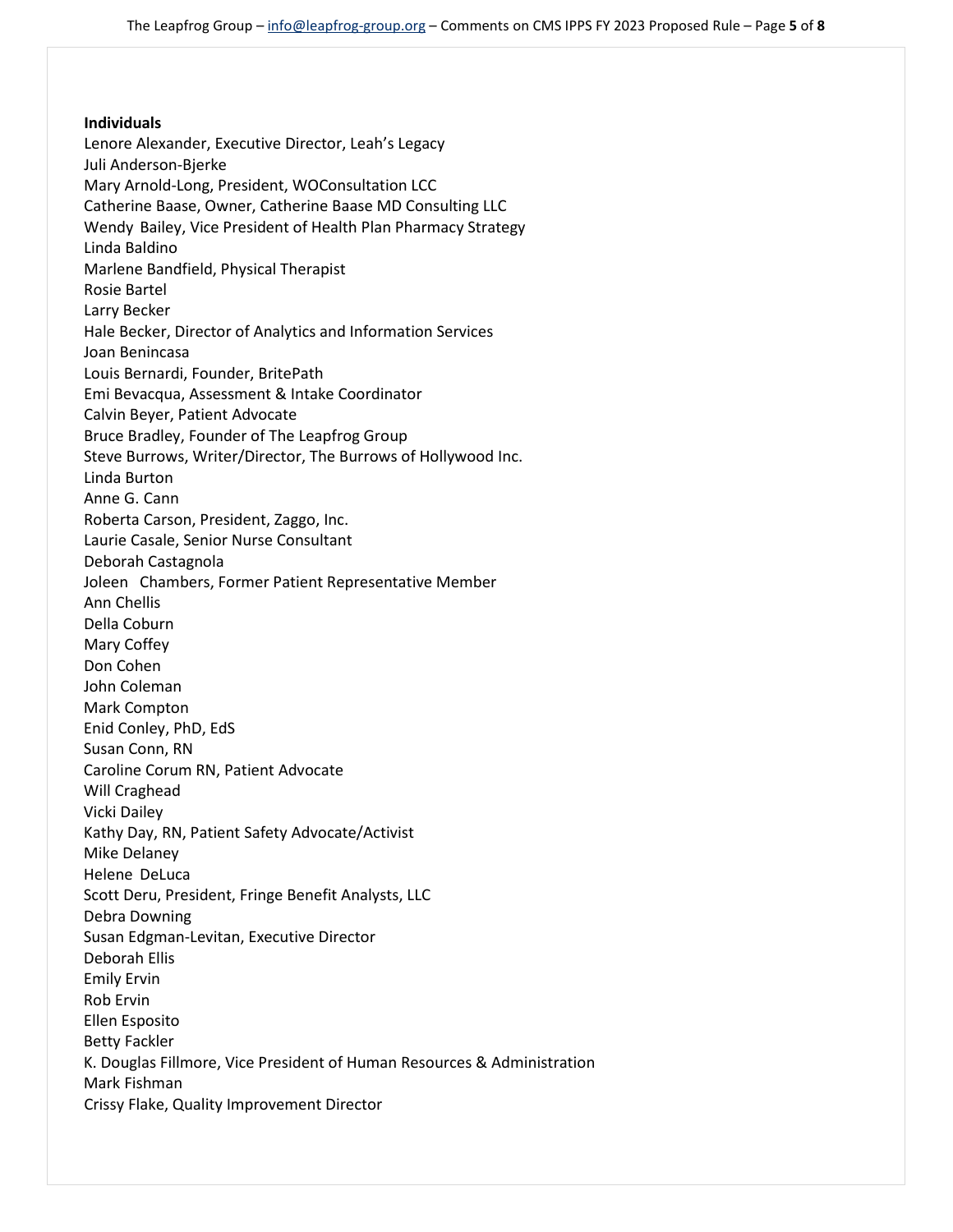Beverly Ford Edward Ford, RN, Regulatory Project Manager Ted Fox, Founder and Leader, The Texas Patient Safety Initiative Kathleen Fox Rockefeller Frances Harold Freehling Jr. Philip Fulchino Chuck Gamsu, Principal, Milliman Loretta Garrett Sharon Giarrizzo-Wilson, Assistant Professor Donna Gillroy, Gillroy & Associates Inc Venus Gines, President, Dia de la Mujer Latina Carol Grubb Carole Guinane RN, MBA, FNAHQ, CPHQ, BBS Martin Hatlie, President & CEO, Project Patient Care Peter Hayes, President & CEO, Healthcare Purchaser Alliance of Maine Joan Hebden, President, IPC Consulting Group LLC Carole Hemmelgarn, Patient Activist Steve Hetey, Associate Chief Pharmacy Officer (Retired) Marian Hollingsworth, Patient Safety Advocate, Patient Safety Action Network Kathryn Horton Bill Hughes, President, Benafix Krista Hughes, BCPA, Founder and CEO, Passion 4 Patients Cathrine Iaderosa Tracy Imperi Vanessa Ivey, Health and Wellness Director Gregory Jacobs John James, CEO, Patient Safety America Nancy J. Johnson Tina Jones, Analytics Leader Sylvia Jones Soojin Jun, Patients for Patient Safety US Karen Jupiter, Vice President for Development Terry Karjalainen, Core Faculty Carol Keeling Sally Kerr Toni Ketterman Anne Klar, Student Nurse David Knowlton, CEO, New Jersey Health Care Quality Institute (Retired) Ellen Kovac Susan Krhounek Ronald Lattanze, CEO, Lucerno Dynamics Joel Lee, Professor Emeritus Sandra Less David Lind, President, Heartland Health Research Institute Taylor Lindsey, Vice President, Employee Benefit Consultants, Inc Diana Little, Payroll and Benefit Manager Elizabeth Londo, Vice President of Client Services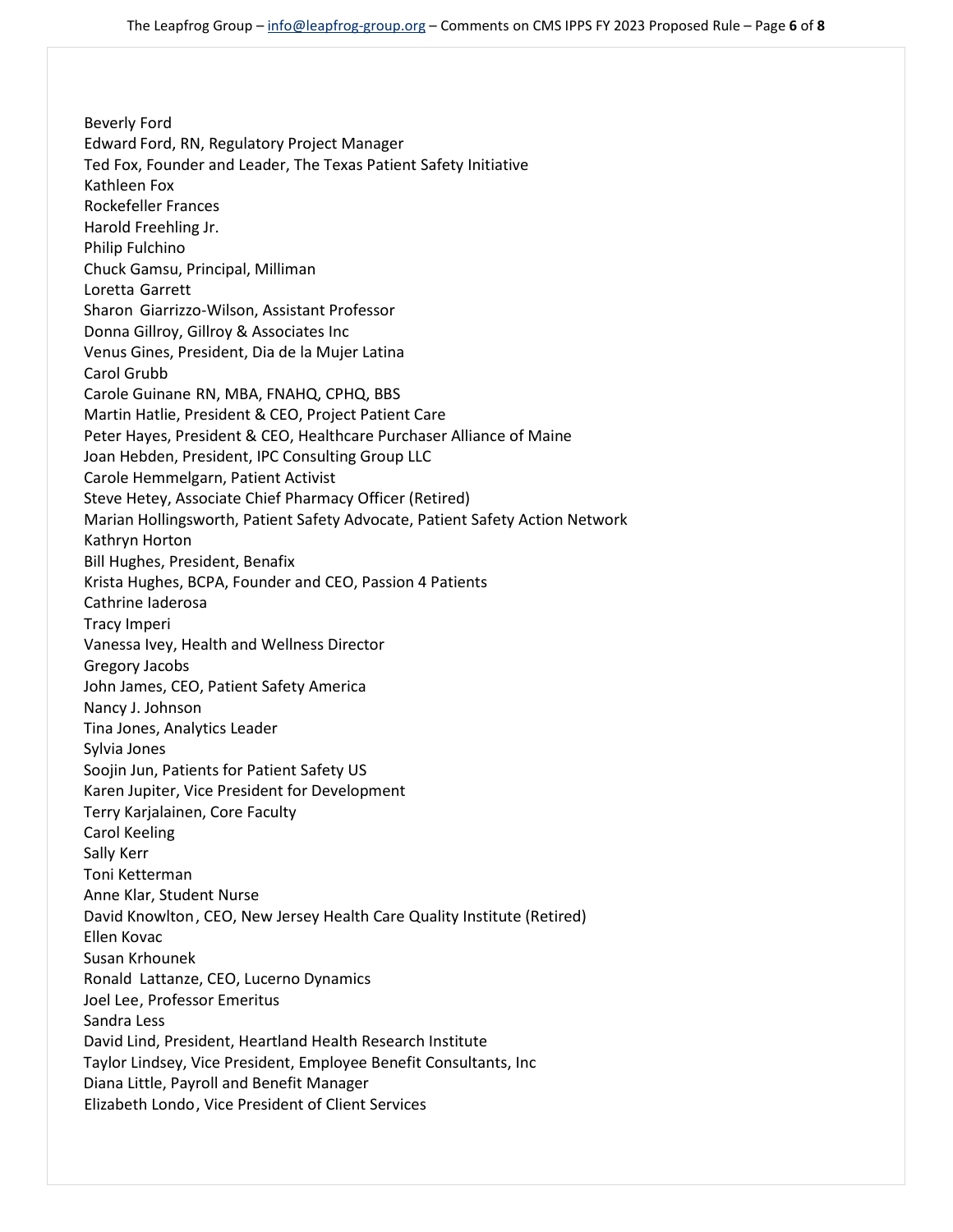Ariana Longley, Patient Safety Consultant Ann MacDonald Kathryn MacDonald Vicki Mair, Benefits Manager Megan Malone-Franklin Michelle Martin Cheryl Martin-Begin Shoshanna Mashiach Angela Mattie Karl Maurer Enrique R. Mazas, CPA, MBA Monica McDade Lisa McGuire Freida McLachlan Janet McNichol CHRO Christine Meyer, RN, PhD Michael Millenson, Author Kim Miller, President Dolores Mitchell, Leapfrog Board Member Roxann Montgomery Ivy Montgomery, CMO, Melzi Patricia Morfeld, Clinical Nurse IV, Outpatient Oncology Services Mary Morris, President, Jessica's Enterprises, Ltd. Carole Moss, Founder, Nile's Project MRSA Kenneth Moye Mike Muldoon, Healthcare Consultant Cindy Munn, CEO, Louisiana Health Care Quality Forum Armando, Nahum, Founding Member Heather Nairn, Deputy Executive Director Janet Nelson, RN, BCPA Lori Nerbonne, President & Co Founder Robert Oshel Mary Overall, CEO, OAI Consult, Dba Roy Owens, Vice President of Employee Benefits Teri Palermo Wurtzel, RN Mary Frances Pate Emily Paterson, Patient Advocate Admin Bobbye Paulson Karen Polvinale Daphne Polynice Donna Prosser, Senior Consulting Director, Reliability and Management Systems Janet Rabbe Kimberly Ramos, Director of Benefits Carol Raymond Lizette Rivera David Rivera Yvonne Rocco David Romito, Vice President, Commercial, SwipeSense